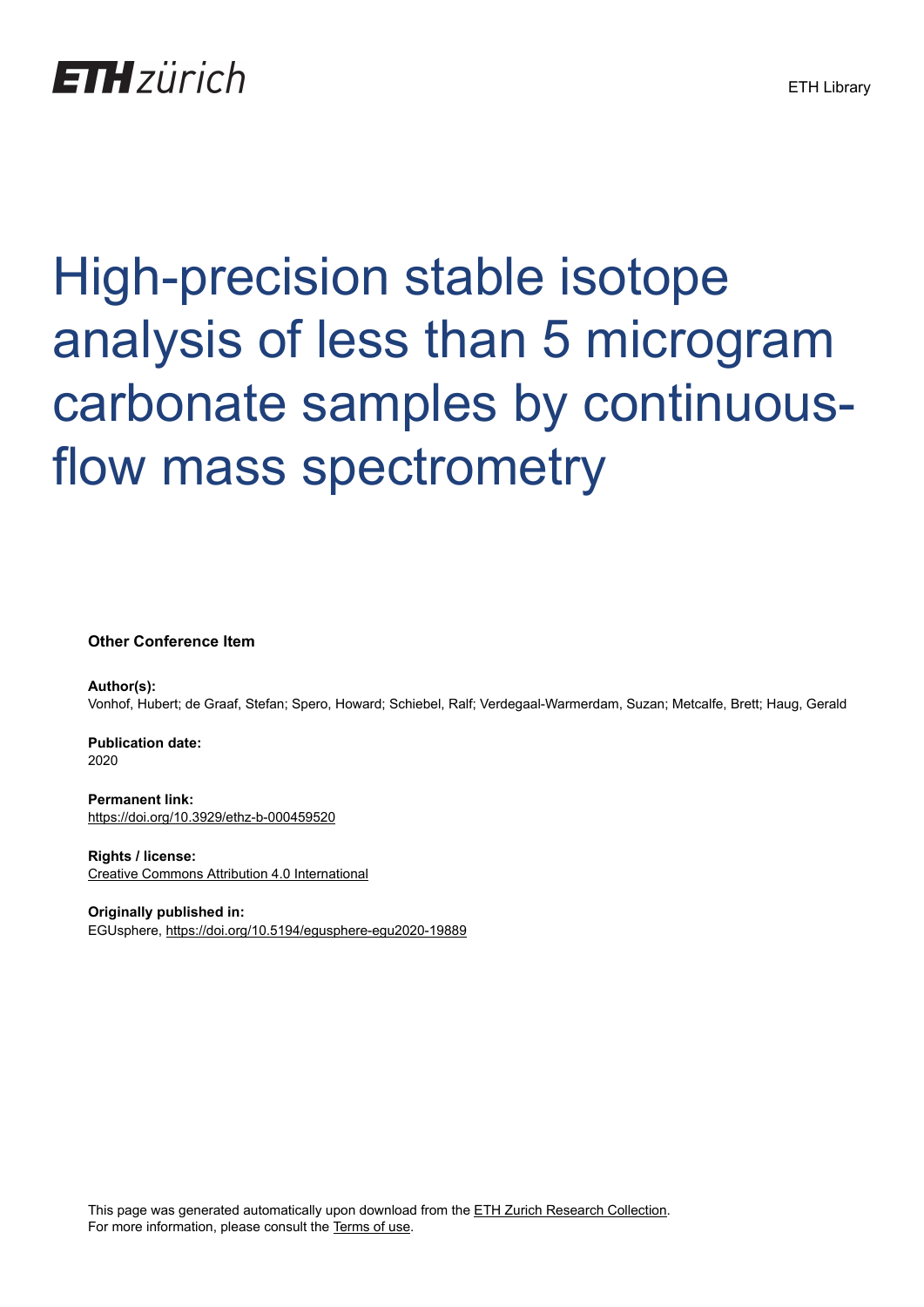

EGU2020-19889 https://doi.org/10.5194/egusphere-egu2020-19889 EGU General Assembly 2020 © Author(s) 2021. This work is distributed under the Creative Commons Attribution 4.0 License.



## **High-precision stable isotope analysis of less than 5 microgram carbonate samples by continuous-flow mass spectrometry**

**Hubert Vonhof**<sup>1</sup>, Stefan de Graaf<sup>1</sup>, Howard Spero<sup>2</sup>, Ralf Schiebel<sup>1</sup>, Suzan Verdegaal-Warmerdam<sup>3</sup>, Brett Metcalfe $3$ , and Gerald Haug $^1$ 

<sup>1</sup>Max Planck Institute for Chemistry, Climate Geochemistry, Mainz, Germany (hubert.vonhof@mpic.de)

<sup>2</sup>Department of Earth & Planetary Sciences, University of California, Davis, Davis, USA

<sup>3</sup>Dept of Earth Sciences, Vrije Universiteit Amsterdam, Amsterdam, the Netherlands

Stable isotope analysis of biogenic carbonates has remained one of the most important tools in paleoceanography since Emiliani (1955) first described the fluctuation of oxygen isotopes in planktic foraminifers over the Pleistocene. Many laboratories now possess equipment with the capability to analyse foraminifer specimens singularly, at least for larger planktic forms.

Being able to run single specimens of planktic foraminifers is significant, because it yields entirely different information than when one would analyse multiple specimens from the same species. Planktic foraminifers have an average life span of about one month, so analysing single specimens, makes paleoceanographic data at seasonal resolution available (e.g. Ganssen et al., 2011; Metcalfe et al 2019, and references therein).

Most modern equipment for stable isotope analysis of  $CaCO<sub>3</sub>$  samples yields good precision down to 10 microgram sample size. The smallest samples are generally measured with a dual inlet technique, because that quantitatively collects the  $CO<sub>2</sub>$  gas sample in a cold trap before analysis, leading to a more efficient use of the sample gas. Modern dual inlet equipment has a sample size limit somewhere between 10 and 6 microgram  $CaCO<sub>3</sub>$  sample weight, and in that range usually operates at increased analytical uncertainty when compared to larger samples (e.g. Ganssen et al., 2011). Smaller samples are problematic, because at small amounts of sample gas, the dual inlet system is not able to maintain viscous flow conditions required for precise isotope analysis. To circumvent that barrier, one can use continuous-flow (CF) mass spectrometry because in CF systems the carrier gas ensures proper flow conditions even if there is (virtually) no sample gas produced. Doing so has previously allowed for the isotope analysis of CaCO<sub>3</sub> samples in the 10 – 6 microgram range at an external precision (1SD) of ~0.12‰ for both  $\delta^{18}$ O and  $\delta^{13}$ C (e.g. Metcalfe et al 2019).

To further improve the performance of CF mass spectrometry for small CaCO<sub>3</sub> samples, we ran experiments on a Thermo GASBENCH system, equipped with a cold trap (cf. Fiebig et al 2005) and interfaced with a Delta-V mass spectrometer. The experiments consisted of replicate analysis of  $CaCO<sub>3</sub>$  standards between 10 and 3 micrograms in weight, which is the weight range of many of the smaller specimens of planktic foraminifers.